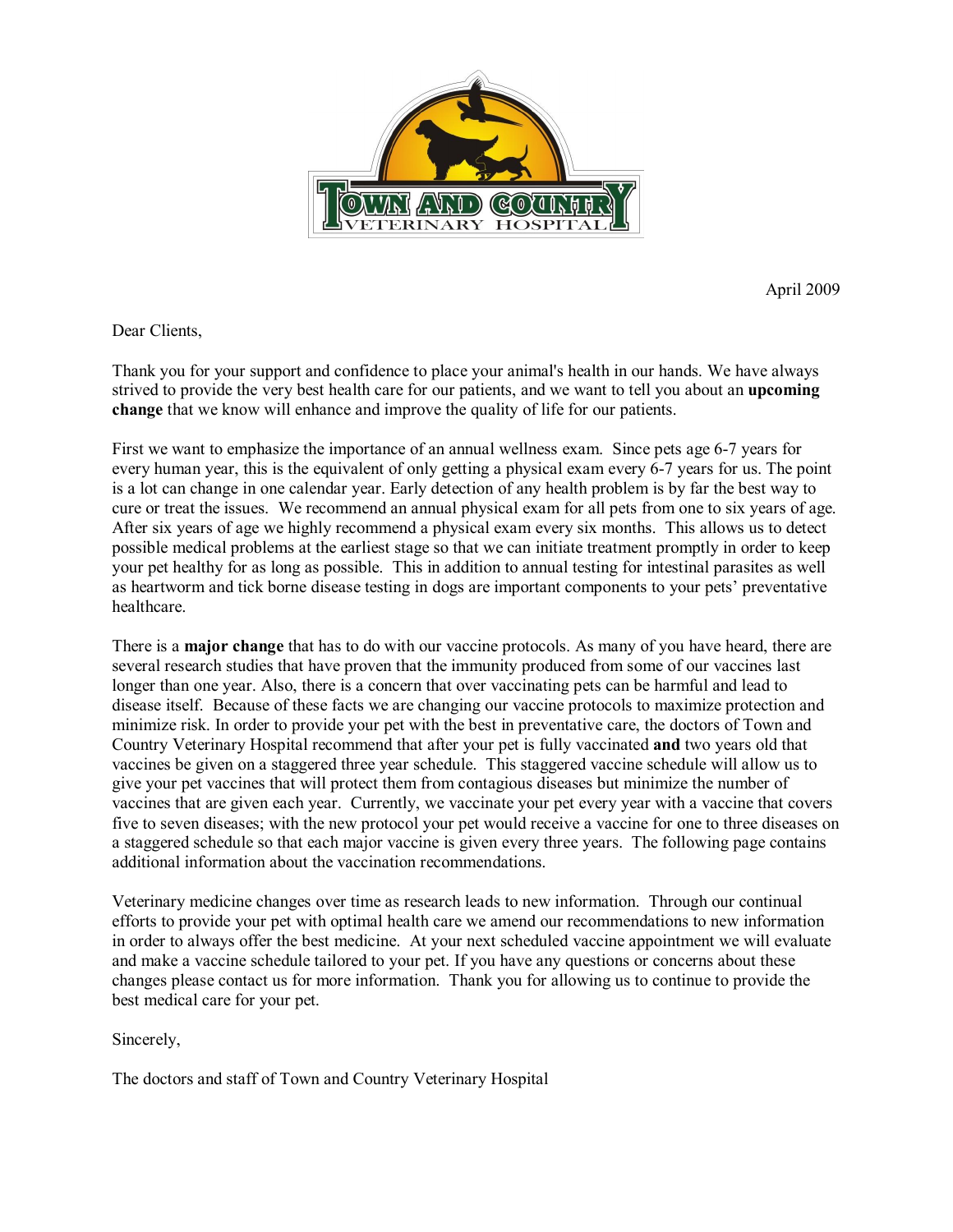**Below are general vaccination guidelines, though each pet will be assessed individually by your doctor and the protocol tailored to your pet's needs.**

### **Dogs**

Rabies is a viral disease that can be transmitted to people through infected saliva. It causes severe central nervous system signs and is fatal. **The initial vaccine is given between 3 and 4 months of age and is good for one year. Subsequent vaccines are good for 3 years. This is required by law.**

The "Distemper" or DHPP vaccine that your dog has probably been given in the past protects against distemper, parvo, hepatitis and parainfluenza viruses. Distemper is a viral disease that can cause upper respiratory and gastrointestinal disease. Parvovirus causes severe gastrointestinal disease. Hepatitis is a virus that causes liver failure and gastrointestinal disease. Parainfluenza causes respiratory disease. All of these contagious viruses can be fatal, especially in young dogs, but occasionally older ones too. **We recommend an initial vaccine series followed by a one year booster. This vaccine is then recommended every three years.**

Leptospirosis is a bacterial infection that dogs get from standing water contaminated with animals' urine. The infection can lead to kidney and/or liver disease and can be fatal. There are several different strains of Leptospirosis. Some vaccines provide protection from only one or two strains. The Leptospirosis vaccine that we are using will provide protection from four common strains of Leptospirosis. Leptospirosis can be transmitted to people from an infected pet which is another reason to make sure that your pet is protected. **Because this is a bacterial infection and not a virus, vaccines only protect for one year, we recommend that this vaccine be given every year after the initial vaccine series.**

Bordetella, or kennel cough, is also a bacterial infection which causes upper respiratory symptoms. The immunity produced from the vaccine is not long lasting and animals in some situations are more likely to be exposed. After the initial vaccine series (initial vaccine and 3 week booster), the vaccine is given every 6 months. **If your pet boards, goes to doggie daycare, or gets groomed on a regular basis, we recommend that they get vaccinated every six months.**

## **Cats**

The rabies vaccine protocol is similar to dogs except for one difference. The three year vaccine has an adjuvant added - something to boost the immune response. There is a small association between the adjuvant used in some vaccines and a vaccine induced tumor called a fibrosarcoma. In order to minimize this risk there is an option to give your cat a rabies vaccine without an adjuvant. **This vaccine provides protection for one year and has to be given annually.**

The feline "distemper" vaccine protects against rhinotracheitis, calicivirus, chlamydia, and panleukopenia. The rhino, calici, and chlamydia viruses cause upper respiratory infections while panleukopenia causes gastrointestinal signs. **We recommend an initial vaccine series followed by a one year booster. This vaccine is then recommended every three years.**

Feline leukemia virus can compromise the immune system which can lead to the development of leukemia or lymphoma. This virus is transmitted through direct contact with an infected cat. Because of this, we only recommend feline leukemia vaccines for cats that go outdoors or live with cats that go outdoors. **If at risk, we recommend an initial feline leukemia series followed by an annual booster.**

The feline vaccines that we recommend are adjuvant free which makes them safer for your cat.